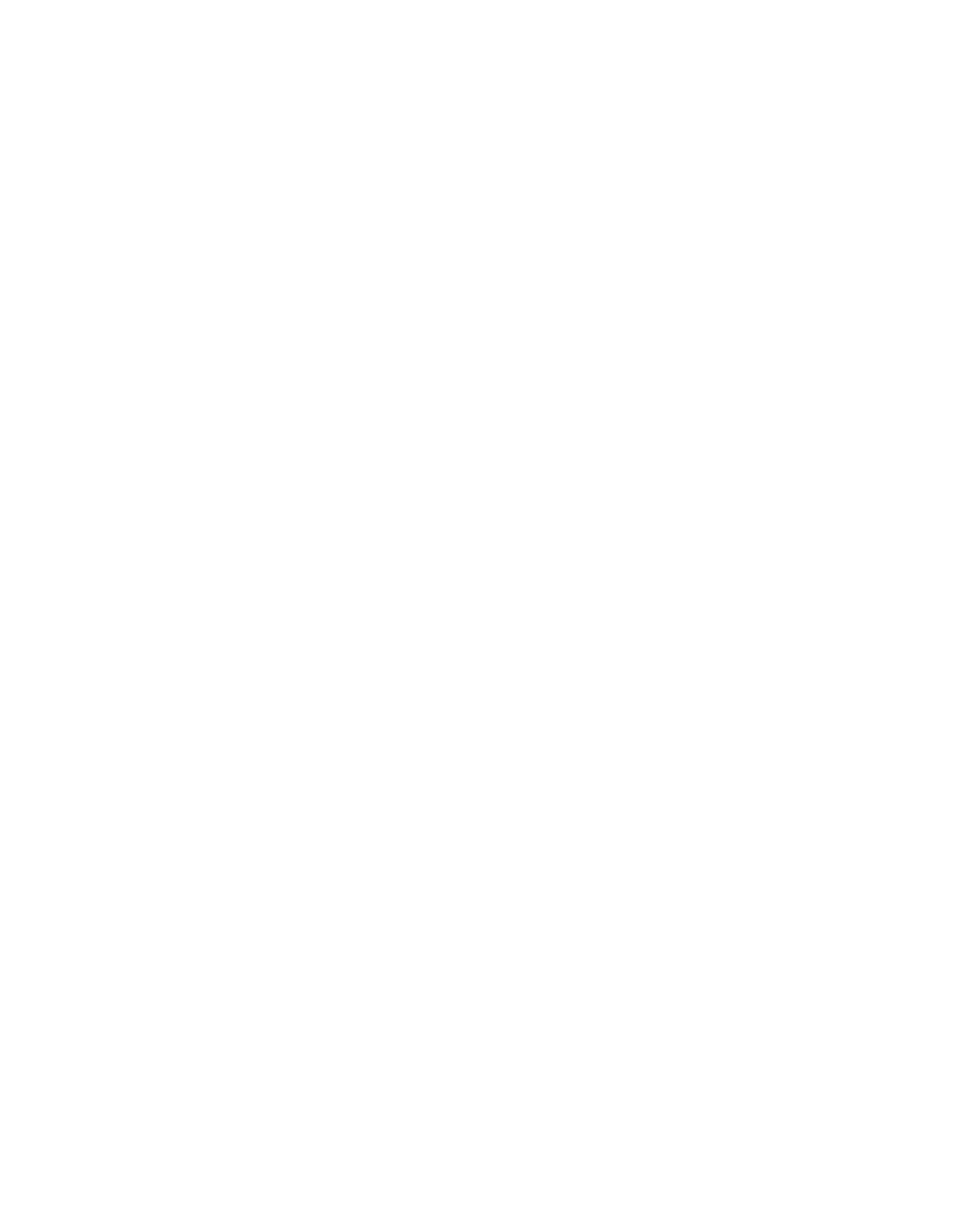

Man is one of the many species on earth. He is a major actor and component in the environment. Nature has its own ways to create and maintain balance among its various components. However, man has been mindlessly exploiting natural resources for development and generating prosperity in the last centuries with the growth of industrialisation. This has created an imbalance. In other words, the process of development brought about by the industrial revolution has depleted the resources faster than the natural replenishing capacity of the environment. Hence, the resulting of crisis of the environment. In order to overcome the limitation, man has adverse consequences on the environment. For instance, vehicles of various kinds are invented to increase the speed of transportation and movement. The adverse effect is poisonous emissions from vehicles causing greenhouse effect in biosphere.

#### **27.2.2 Emergence of Eco-politics**

The term eco-politics is of recent origin. Eco-politics is about interrelationship and mutual connection between environmental and political issues. Earlier, the ecological issues were paid attention only if they concerned national defense or collective security such as nuclear fall out or oil scarcity. Over the time, the focus has got extended to issues of development. Ecopolitics pleads for a value-based regulations regarding the use of natural resources in a manner that on one hand it prevents narrow unilateral exploitation and on the other hand, ensues equitable distribution of fruits of development.

In the third world or developing countries, conflict on the issue of development takes a different form. Here the divide is between those who wish to protect the environment at all cost and those who are committed to development at any cost. This does not mean that the environmentalists are as such against development but plead for an eco-friendly development. They prefer alternative or sustainable development. Eco-politics results in the process of determining the preferred path of development.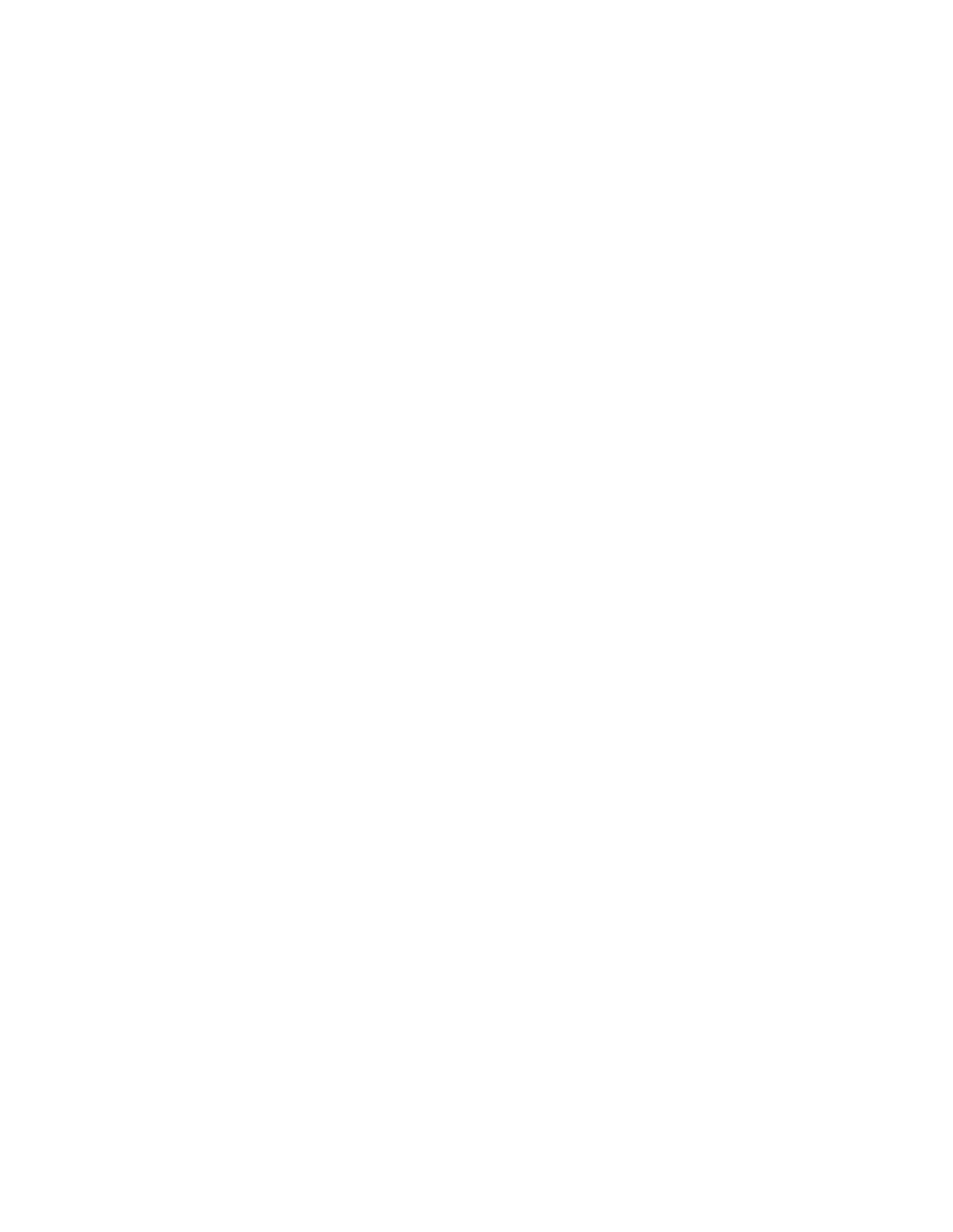

dismissed by the elite interest. Thus, the situation in developing countries are sensitive and crucial. Such issues as land degradation, desertification, deforestation and pollution of air, water and soil by industries either remain ignored or inadequately and nominally attended. All in all, the poverty, resulting degradation and insensitive political system make the matters worse. A ray of hope lies in emergence of positive ecopolitics by green parties and groups in Europe and micro environment movements by environmental organizations in the developing countries. This leads us logically to explore the relationship between the civil society, state and ecopolitics.

### **27.3 MAJOR ISSUES**

j

As is clear from the discussion in the previous section, the environment movement has thrown up various issues regarding vital inter-domain relationships between the victims and redressal systems existing in a society. Those who are adversely affected by the environmental problems and are protesting and resisting against a repressive alliance of vested interests need to be paid attention to understand the dynamics of environment movement. First and foremost major issue is pertaining to the nature and role of the state. Judicial option and intervention is second major issue discussed here. The third issue is regarding the debate between environment versus livelihood.

### **27.3.1 Role of the State**

In order to understand what role state has played, we must understand theoretical conception and contemporary context of state. One understanding of state is that it is a neutral space or impartial agency for resolving the conflicts of interest which occur in market and civil society. However, Indian state's performance for last five decades provides contrary evidences. The Indian state has failed to play its role and hence the civil society has to fill the void. Let us first explore the contemporary status of the state. Ever since the ending of cold war, collapse of communism and triumph of advancing capitalism, most nation-states are ruthlessly overrun. There has been an upsurge in global democratic aspirations as a result of the collapse of communism. The forces of free market are linking national economies with global economic systems. Globalisation of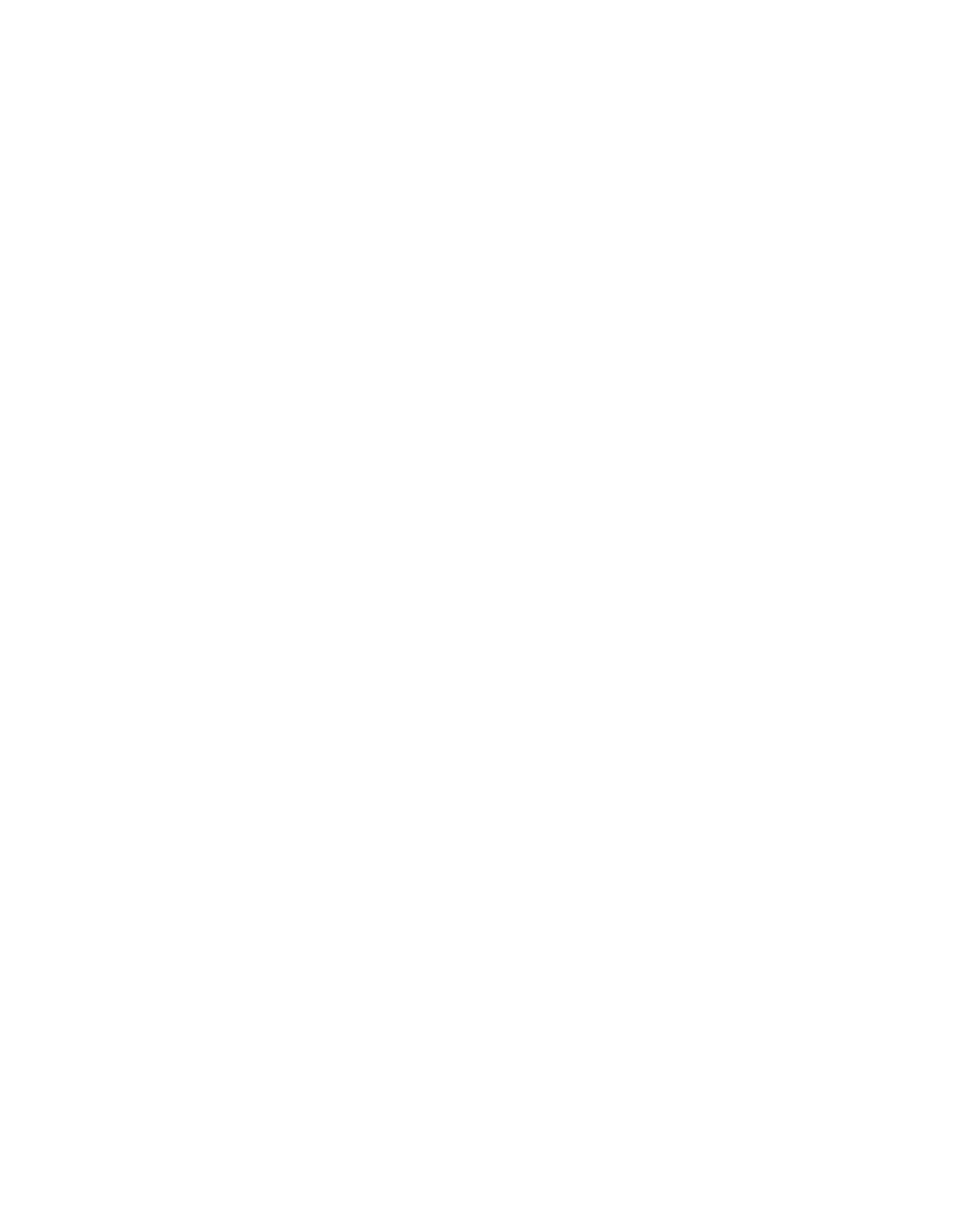### **27.3.2 Role of Judiciary**



7

The environment movement in India has essentially passed through three phases. In the first phase which was the longest phase, legislative hurdles were crossed. That is to say, opposition, obstruction or dilution of pollution laws was done while being framed in legislatures. In the second phase, opposition to implementation of already made antipollution laws was experienced. Here also the iron-triangle operated in favour of the polluters rather than in protecting the interests of the victims of pollution. In the current phase, as a final recourse to redressal of their grievances against those polluting and jeopardizing the increasingly fragile ecosystem, doors of the judiciary are knocked. Eminent legal scholar Upendra Baxi (1991) has observed that, "the growth of environmental jurisprudence in India is a very recent phenomenon. And even now it is confined to a few activist judges, lawyers, law academics and active citizens". Baxi has argued that this is so mainly because "the Constitution itself is environment-blind". The chapter on rights in the Constitution does not explicitly state about protecting the citizens from air and water pollution, deforestation, destruction of wild life and displacements of habitats. Much later 42nd Amendment to the Constitution has added a provision vide Article 48-A instructing the state to make efforts for protecting and improving the environment, forests and wild life. Article 51-A is about the fundamental duty of the citizens "to protect and improve the natural environment including forests, lakes, rivers and wild life..." The absence of environmental concerns in the Constitution is due to its obsession with development.

These provisions have improved the prospects of judicial intervention considerably. It has encouraged environmental litigation by the victims of pollution or of environmental degradation. However, from 1950-84, neither the state nor the civil society was concerned about systematic and organised degradation and destruction of the environment while pursuing the policy of generating prosperity through massive industrialisation. Judicial activism rose in response to this neglect. In Ratlam Municipal Corporation case, Mr. Justice Krishna Iyer gave a new, progressive and environmentfriendly interpretation. He stated that Constitution is "a remedial weapon of versatile use". He further recognised that people's struggle for "social justice" includes environmental justice and "the remedial weapon" must be available to them. Anti-power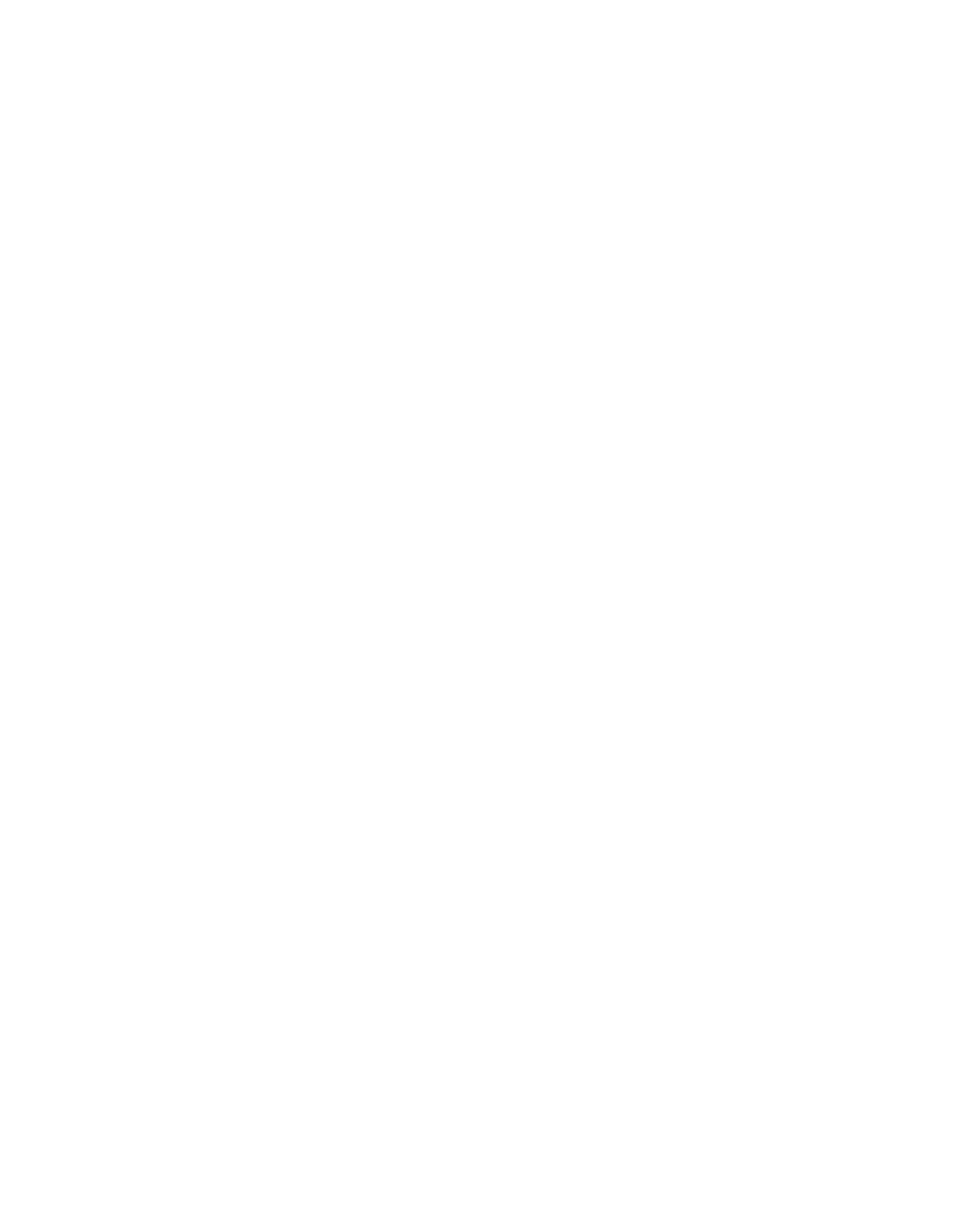maim or kill the other. If livelihood is generated, environment is threatened and if environment is protected, livelihood is threatened. This is a strange predicament. The environment movement in India reflects this predicament and dilemma amply.

# **Check Your Progress Excercise 1**

**Note:** i) Use the Space below for you answers**.** 

ii) Check your answers with the model answers given at the end of unit.

1) What do you mean by environment movement? ---------------------------------------------------------------------------------------------------------- ----------------------------------------------------------------------------------------------------------- ----------------------------------------------------------------------------------------------------------- 2) How do the environmentalists view the development? ----------------------------------------------------------------------------------------------------------- ----------------------------------------------------------------------------------------------------------- 3) What is the "iron-triangle" and what is its relationship with the environment movement? ----------------------------------------------------------------------------------------------------------- ----------------------------------------------------------------------------------------------------------- ----------------------------------------------------------------------------------------------------------- 4) Comment on the role of judiciary in the environment movement. ---------------------------------------------------------------------------------------------------------- ----------------------------------------------------------------------------------------------------------

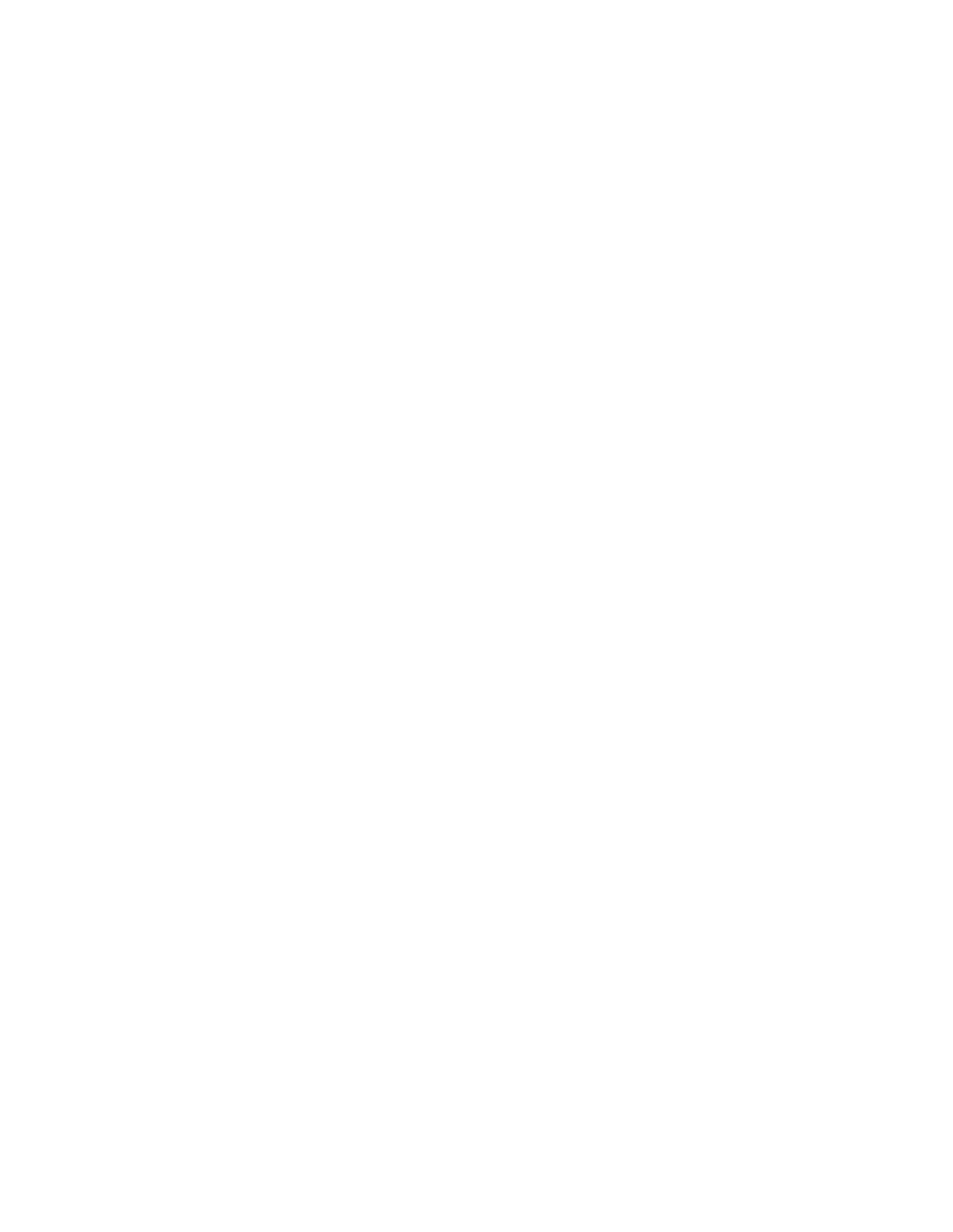

the work hours of women in collecting fuel wood and water longer, the tribals lose benefits of forest produce, the fisherman in Goa and Kerala suffer from excessive trawling. The victims are so dispersed and marginalised that for effective raising of voices and redressal of grievances, they require a chain of actors from more vocal and experienced realms of voluntary organisations, media, professionals like scientists, researchers, doctors, engineers, lawyers, technologists, human right groups, sympathetic and concerned policy-makers and bureaucrats. Each of these actors add strength, vigour, guidance and direction to struggle.

By way of organisational and interventionist strategy, it has become imperative for environment movements that not only to strengthen and hold together the victim-folks in solidarity but also make holes in the opposite camp by skillfully raising doubts about possible benefits being outweighed by collective harm and so on. Most struggles are raised against development projects and therefore, they are likely to be fought back as anti-people, anti-national, anti-development, anti-progress and so on. This is usually countered by careful and systematic analysis of issues at stake and propagation of correct, data-based campaign material in actual resource-use. The limitation of this strategy is that when the issue goes beyond local limit, the original victim-actors are left behind and either the middle class professionals, media or voluntary agency leaders come to the fore. The leadership role and power shifts from local hands to mediating actors. Harsh Sethi has observed this is good strategically but bad ethically. Another aspect of this process is internationalisation of local or national issues as strategy which can harm the movement. In most cases, the central issues of environment movements revolve around fixing tolerance limits on carrying capacity of environment or cost-benefit ratios. Most struggles are of reformist nature. These issues have concomitantly raised interesting interconnections between ecology and feminism as well as ecology and human rights. The most significant issue raised by the movement is about our understanding or theory of knowledge. The present development model is nurtured on the myth of universal, objective and value-free notion of science. What was held as true universal knowledge for long time is today challenged. Science is increasingly viewed as partisan, parochial and ideological. These movements have also raised the issue of redefining our understanding of market, society, state, science and nature. The issue of preserving diversity and plurality in society and nature is well-raised by environment movements.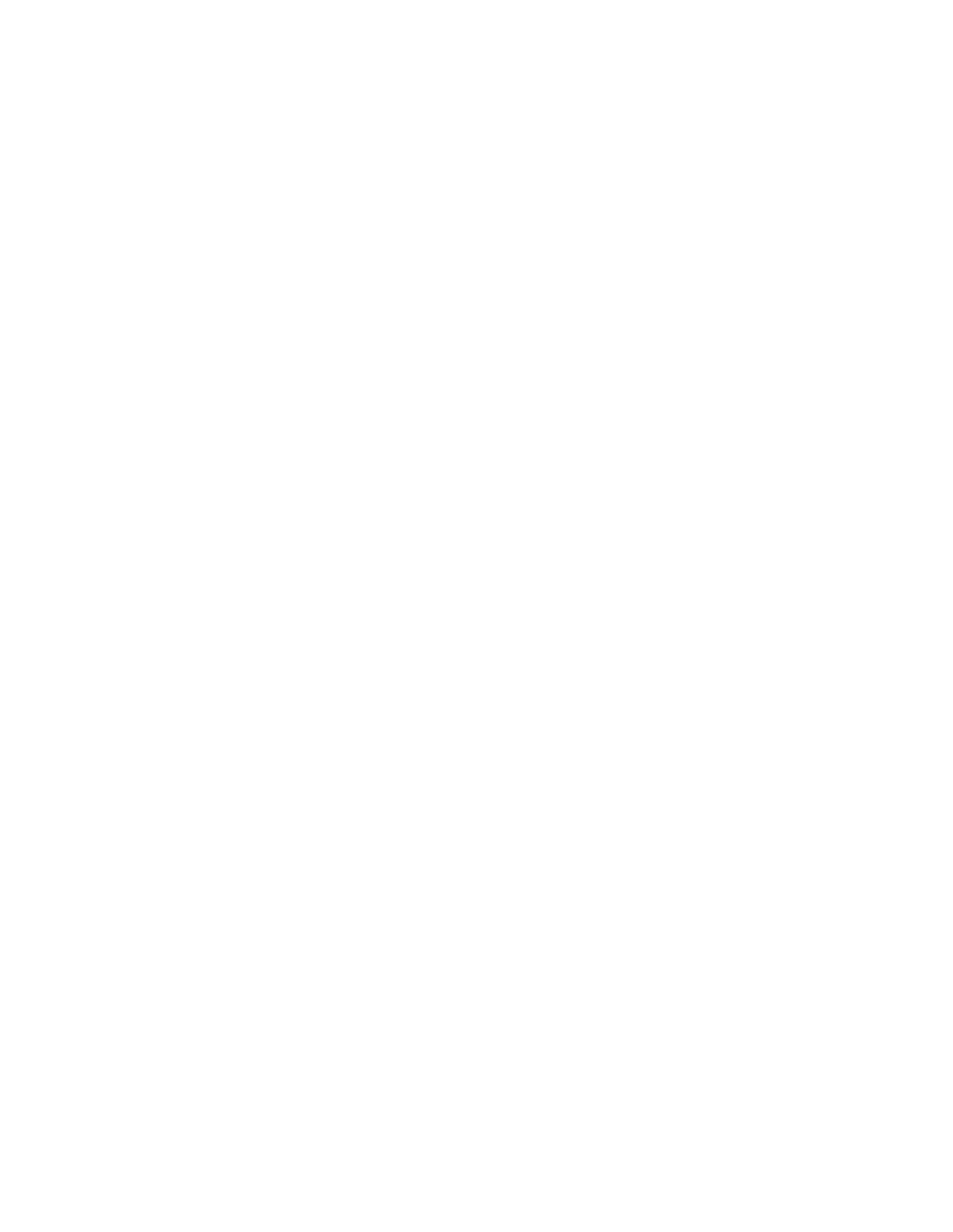

The prime aim in building the dam was to generate power for industries. The construction of dam was to cover 77 sq.kms. as catchment area. As a consequence, India's richest tropical forest, known as Silent Valley was to be flooded and submerged. It is interesting to note that unlike in most such cases, there was no problem of displacement and rehabilitation of the people as the dam was to be constructed at a location where there was no human settlement. In this sense the Silent Valley movement was the first purely and primarily fought environment movement. The odds against the movement were heavy. The state government of Kerala was in total control of the issue as all the political parties and industrial lobby were in full support of the scheme and backed the government.

Kerala Shastra Sahitya Parishad (KSSP), an already existing, active, progressive local people's science movement group took up the challenge and steered the movement right from its infancy to maturing into a potent people's power. The KSSP successfully mobilized local opinion against the dam and managed to rope in environmental experts like botanists, zoologists of international repute like Salim Ali, well known economists and engineers. This move strengthened the KSSP's argument and position vis-a-vis government's technical teams. It forcefully presented its argument against the scheme on the grounds of adverse environmental consequences on "a rare ecosystem, rich in biological and genetic diversity". The KSSP went a step ahead as a strategy and argued that the required electricity could be generated easily by setting up thermal power stations in dispersed locations as well as by improving the power transmission systems. The KSSP was able to give this controversy the status of a genuine public debate far beyond the state. National attention was drawn. It was stretched to international arena by involving World Wildlife Fund and the International Union for the Conservation of Nature and Natural Resources. These global bodies had joined the issue of the movement on the grounds of protecting the lion-tailed macaque which is the rare bread of monkey, habitant of Silent Valley. This struggle lasted quite long. Furious debates, persistent campaigns and constant relentless lobbying through the media, parliament and expert committees made dropping the idea of dam in Silent Valley possible. Besides, the KSSP won the region the status of "national biosphere". As a result of this successful movement, the scope for challenging environmentally unviable development policies, projects and schemes increased. This movement was preventive in nature, in the sense that it was launched unlike in many other cases, much before the project was executed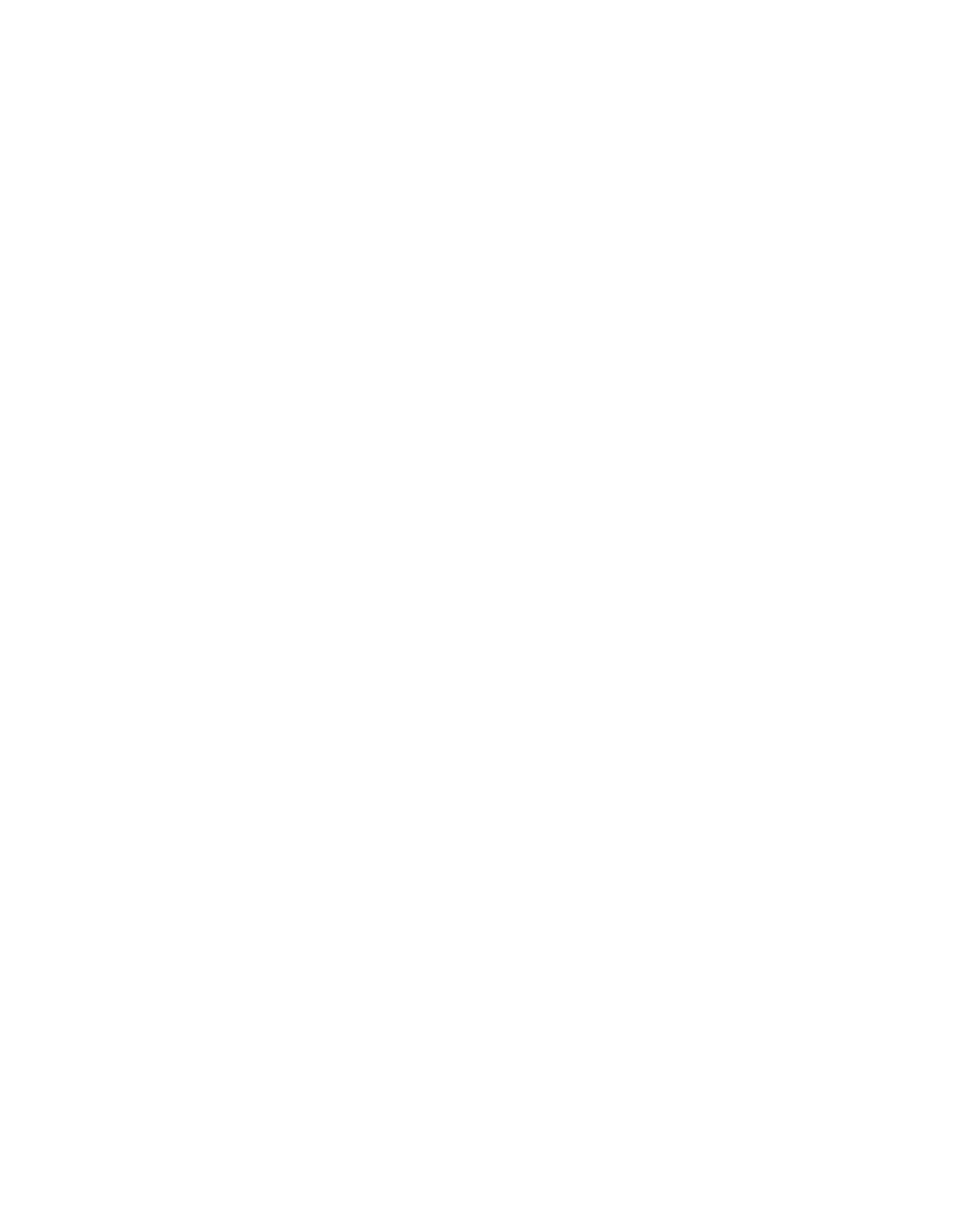

As a result of this resistance by the villagers, the company men beat retreat. In order to appease the protesters, the forest department showed readiness to concede one ash tree to Sarvodaya workers, if they let the Simon Company cut trees of its original quota. The temptation was raised to two, three, five and ten ash trees of full quota but it was rejected. The Simon's quota was cancelled but re-allotted in Phata Forest in other part of the district. In June 1973, another local leader organized resistance and launched Chipko movement. The trees were guarded by the village upto end December when permit will automatically lose its validity.

Sunderlal Bahuguna of Uttarkhand Sarvodaya Mandal, based in Tehri Garhwal, began his long march of 120 days on foot to spread the ideology of Chipko movement to entire region of Himalayas. What made this movement instantly popular is a decade old history of flash floods in this region. Mountain slopes were bared of forest covers by clearcutting of trees, causing quick rushing of water. Road-building activity in this region also caused land-slides. Some mobilisation activities were already initiated before the Chipko was launched. The flood relief work had brought the Survodaya workers and the floodmarooned people together into a dialogical relationship regarding the environmental degradation, disasters and conservation. This strengthened environment agenda of the movement. In 1974, C.P. Bhatt re-launched Chipko struggle in Reni forest area. He appealed women to hug the trees in case they come to cut them. An attempt to cut 2500 auctioned trees in Reni forest near Alaknanda river, was foiled by woman leader Gaura Devi in village Lata. A band of about 30 women led by her saved the trees by risking their lives. As a result of this persistence by the Chipko protesters, a government ban was imposed on tree-cutting in Reni for ten years. Whenever need arose, these women intermittently came out to save the trees at Gopeshwar in 1975, Bhynder valley in January 1978, Parsari in 1979 and at Dongri Paintoli in February 1980. Thus, the Chipko demonstrations, protests and resistance became frequent in this region.

Thus, Chipko movement became a good example of people's non-violent resistance to the destruction of environment by vested interests. This movement was spontaneous as ordinary hill people had come out in huge number without the usual lead, support or guidance of any centralized organizational apparatus. This movement accorded central position to the issue of renewable resources like soil, water and trees in the lives of ordinary dependent people. Chipko rose as a voice from the distant, neglected hills.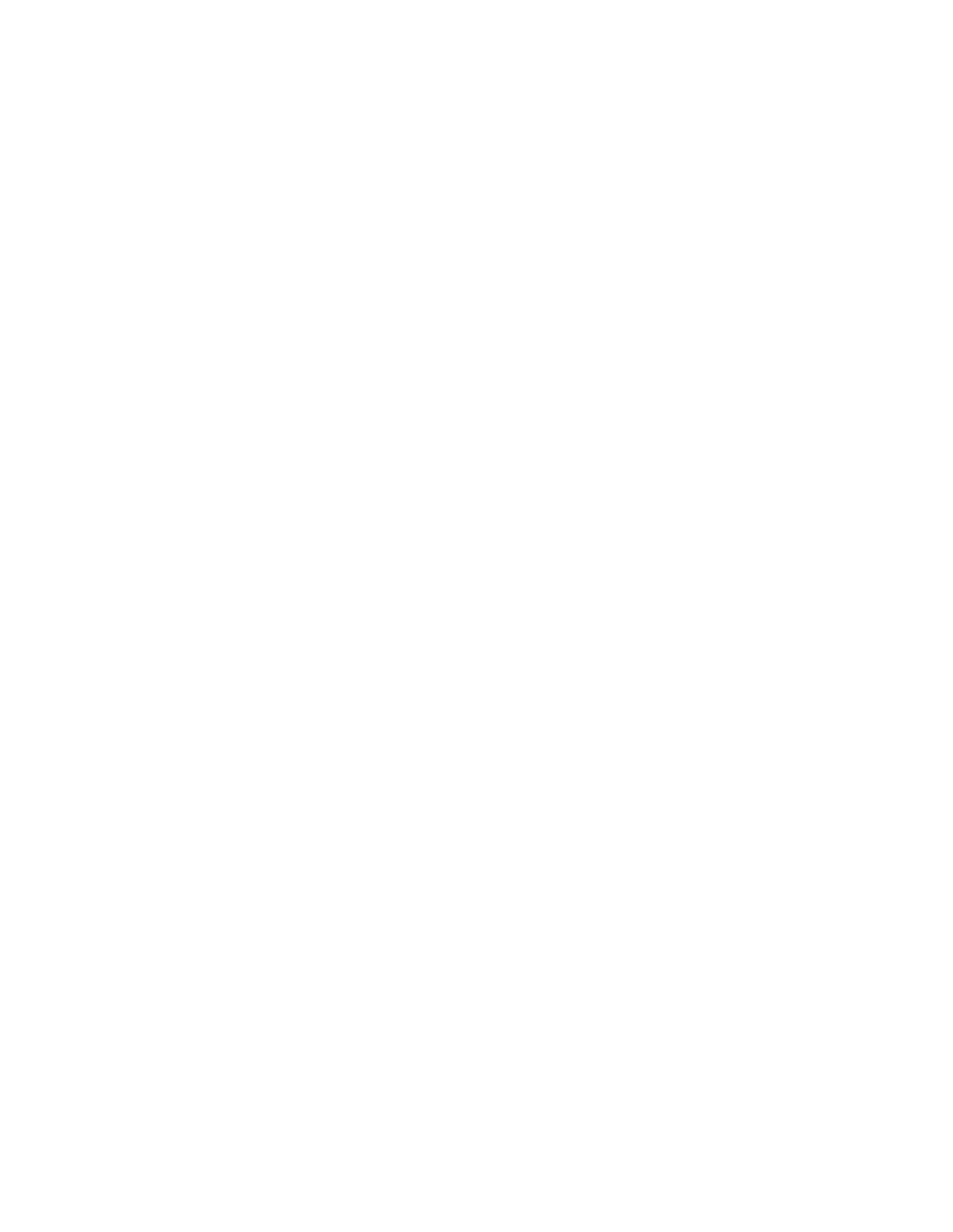

# **Check Your Progress Excercise 2**

**Note:** i) Use the Space below for you answers**.**  iii) Check your answers with the model answers given at the end of unit. 1) Identify the types of environment movement. ---------------------------------------------------------------------------------------------------------- ----------------------------------------------------------------------------------------------------------- ----------------------------------------------------------------------------------------------------------- 2) What do you mean by internationalisation of environment issues? ----------------------------------------------------------------------------------------------------------- ----------------------------------------------------------------------------------------------------------- 3) Analyse the impact of environment movement. ----------------------------------------------------------------------------------------------------------- ----------------------------------------------------------------------------------------------------------- -----------------------------------------------------------------------------------------------------------

# **27.6 LET US SUM UP**

 $\overline{a}$ 

The environment movements have emerged as a result of mindless and wasteful use of resources, irrespective of the type of political regime. A new class of environmental haves and have nots have emerged. This has led the global human society to debate the theme of economic development and environmental sustainability. Peoples' movement against the environmental degradation faces opposition from the networking of the vested interests – the bureaucrats, industrialists and politicians. Nevertheless, the environment movement has been able to internationalise the environmental issues, raise the level of peoples' consciousness about environment, and impacted on the policy initiatives.

#### **27.7 KEY WORDS**

| <b>Biosphere</b>       | : That part of earth and its atmosphere which is inhabited by living |
|------------------------|----------------------------------------------------------------------|
|                        | things/beings.                                                       |
| <b>Deforestation</b>   | : Destruction or removal of forests by denudation or clear-cutting.  |
| <b>Desertification</b> | : The formation of desert in arid and semi-arid regions from         |
|                        | overgrazing, deforestation, poor use of land, excessive              |
|                        | withdrawal of ground water or climatic changes.                      |